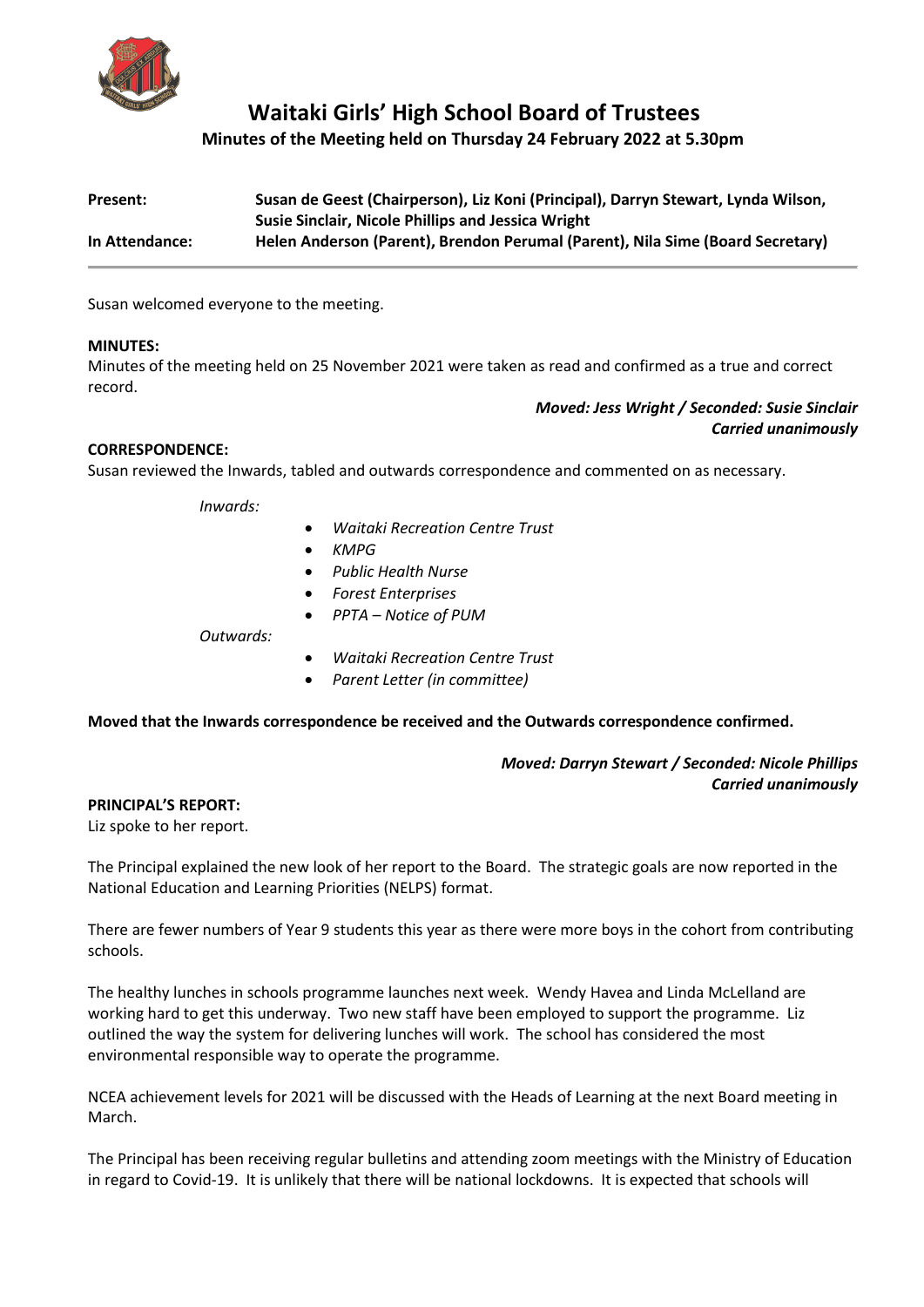remain open for instruction. The school will be taking advice from the Ministry of Education. Unless the school has to close due to staffing restrictions instruction will remain onsite.

## **HOSTEL REPORT**

Liz spoke to the hostel report from the Boarding Director, Jacqui Paterson.

The Executive Officer and Caretaker are working to fix some repair issues in the Director's residence.

Liz and Jacqui have held meetings with hostel staff and boarders. Jacqui is looking at new ideas for planned activities for boarders and also changing living arrangements to make to the hostel more appealing. Liz and Jacqui are looking at marketing plans and staffing.

## **FINANCE REPORT**

Liz spoke to the financial report from Sally Grant, the Executive Officer.

The Principal commented that Sally had done a great job preparing the annual draft budgets. In May the accounting system will be changing to ZERO.

The draft budgets for the school and hostel were tabled and discussed.

**Moved that the Board approve and adopt the 2022 school and hostel budgets as presented to the meeting.**

*Moved: Lynda Wilson / Seconded: Nicole Phillips Carried unanimously*

**Moved that the Board approves the school payments and transfer schedule for November 2021 of \$544,213.29, December 2021 of \$269,312.52 and January 2022 of \$122,545.31 and the Hostel payment schedule for November 2021 of \$35,047.20, December 2021 of \$82,974.04 and January 2022 of \$19,437.38.**

> *Moved: Susan de Geest / Seconded: Lynda Wilson Carried unanimously*

## **STAFF REPORT**

Jess Wright spoke to the staff report.

## **PROPERTY:**

Darryn provided a verbal report to the Board.

Darryn has been liaising with Michael Forgie. The final draft plans for the ground floor of the Junior Block have been received with one small structural change. This will hopefully go out for tender next month.

The hall project is all but completed. The repairs to the flood damaged area are also nearly completed.

Scaffolding Should be erected for the Junior Block roof and windows project soon.

Liz, Darryn, Susan and Michael Forgie will have a walk meeting at the Junior Block site next week.

## **GENERAL BUSINESS:**

## **BOARD CHAIRPERSON**

**Moved that Susan de Geest remains as the Chairperson of the Board of Trustees until the next Board of Trustees election.**

> *Moved: Lynda Wilson / Seconded: Nicole Phillips Carried unanimously*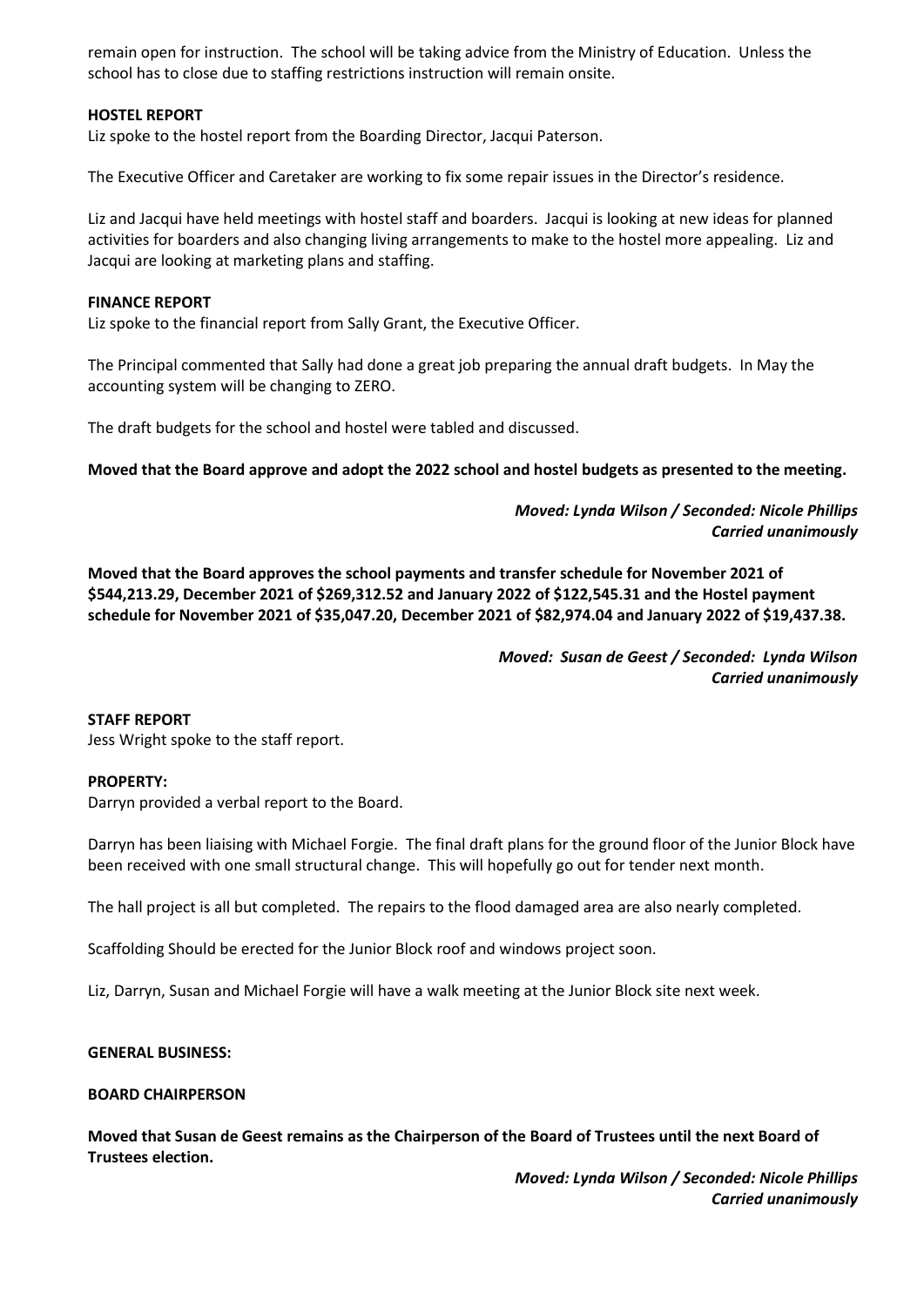#### **DELEGATION OF AUTHORITY**

**The Board moved that the Deputy Principal has the delegated authority to act as the Principal in her absence.**

> *Moved: Susan de Geest / Seconded: Jess Wright Carried unanimously*

**The Board moved that the Assistant Principal has the delegated authority to act as the Principal in the absence of both the Principal and the Deputy Principal.**

> *Moved: Susan de Geest / Seconded: Lynda Wilson Carried unanimously*

# **SCHOOL DONATION SCHEME**

**Moved that Waitaki Girls' High School opt into the government's donation scheme for 2023.** 

# **Moved: Elizabeth Koni / Seconded: Lynda Wilson** *Carried unanimously*

#### **RATIFICATION OF THE 2022 CHARTER**

The Board discussed the annual charter goals and analysis of variance documents as presented. Attendance processes were discussed and the proposed new Dulcie card/badge system to acknowledge students. The school policy around cellphone use is working successfully.

**Moved that the Board approves the annual goals and analysis of variance documents presented to the meeting.** 

> *Moved: Susan de Geest / Seconded: Jess Wright Carried unanimously*

#### **STAFF 'FLU VACCINATIONS**

**Moved that the Board will pay for 'flu vaccinations in 2022 for those staff that would like to be vaccinated.**

*Moved: Susan de Geest / Seconded: Nicole Phillips Carried unanimously*

#### **FILES FOR DESTRUCTION WITH PERMISSION OF THE BOARD**

**Moved that the Staff Files recorded in the tabled list be destroyed as permitted by the Ministry of Education guidelines contained in School Records Retention/Disposal Document.**

> *Moved: Susan de Geest / Seconded: Nicole Phillips Carried unanimously*

**Helen Anderson and Brendon Perumal left the meeting at 6.30pm**

#### **EXCLUDING THE PUBLIC**

**Moved that the public be excluded from the following part of the proceedings of this meeting.** The general subject of the matter to be considered while the public is excluded, the reason for passing this resolution in relation to the matter, and the specific grounds under Section 48(1) of the Local Government Official Information and Meetings Act 1987 for the passing of this resolution is as follows: